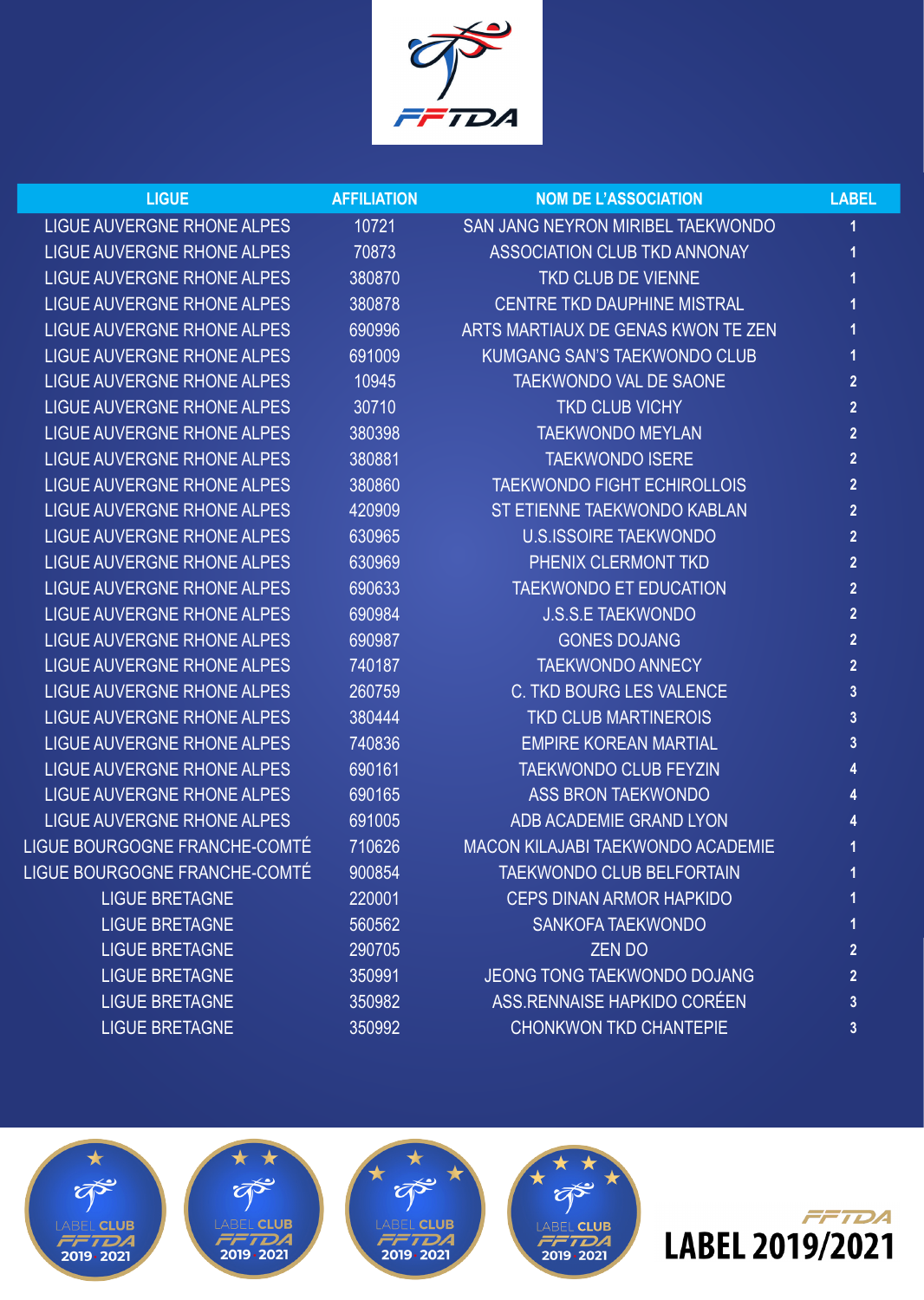| <b>LIGUE CENTRE</b>    | 280040 | <b>HANCHES TAEKWONDO CLUB</b>           | 1                       |
|------------------------|--------|-----------------------------------------|-------------------------|
| <b>LIGUE CENTRE</b>    | 280816 | TAEKWONDO CLUB LES SQUALES 2 AS DE LUCE | $\overline{1}$          |
| <b>LIGUE CENTRE</b>    | 370945 | <b>AMMQI</b>                            | 1                       |
| <b>LIGUE CENTRE</b>    | 450936 | TAEKWONDO CLUB DE L'OUANNE              | 1                       |
| <b>LIGUE CENTRE</b>    | 450949 | <b>ECOLE SEON RANG</b>                  | $\overline{1}$          |
| <b>LIGUE CENTRE</b>    | 180794 | TKD EN TERRES VIVES                     | $\overline{2}$          |
| <b>LIGUE CENTRE</b>    | 280814 | CHARTRES METROPOLE TAEKWONDO (CMTAE)    | $\overline{2}$          |
| <b>LIGUE CENTRE</b>    | 280815 | TAEKWONDO CLUB DE BAILLEAU LE PIN       | $\overline{2}$          |
| <b>LIGUE CENTRE</b>    | 450478 | SMOC-TAEKOO-TAEKWONDO                   | $\overline{2}$          |
| <b>LIGUE CENTRE</b>    | 180792 | <b>BOURGES TAEKWONDO DO JANG</b>        | $\overline{3}$          |
| <b>LIGUE CENTRE</b>    | 450655 | <b>TAEKWONDO KEUMGANG OLIVET</b>        | $\overline{3}$          |
| <b>LIGUE CORSE</b>     | 200977 | PIETROSELLA TKD                         | 1                       |
| <b>LIGUE CORSE</b>     | 200983 | <b>BORGO TKD CLUB</b>                   | 1                       |
| <b>LIGUE CORSE</b>     | 200987 | <b>CENTRE TAEKWONDO BASTIA</b>          | $\overline{2}$          |
| <b>LIGUE GRAND EST</b> | 80916  | KORYO TAEKWONDO SOURCE                  | 1                       |
| <b>LIGUE GRAND EST</b> | 100573 | UNION SPORTIVE DE TAEKWONDO             | $\overline{\mathbf{1}}$ |
| <b>LIGUE GRAND EST</b> | 540891 | <b>TAEKWONDO CLUB LUDRES</b>            | 1                       |
| <b>LIGUE GRAND EST</b> | 540899 | TAEKWONDO CLUB VANDOEUVRE               | 1                       |
| <b>LIGUE GRAND EST</b> | 570877 | <b>ASSOCIATION TKD SARREGUEMINES</b>    | 1                       |
| <b>LIGUE GRAND EST</b> | 570892 | <b>MUDO KWAN HAPKIDO</b>                | 1                       |
| <b>LIGUE GRAND EST</b> | 570895 | <b>TKD SPIRIT METZ</b>                  | 1                       |
| <b>LIGUE GRAND EST</b> | 570898 | <b>BAMARA ELITE SPORTS FLORANGE</b>     | 1                       |
| <b>LIGUE GRAND EST</b> | 671011 | <b>HANSOO TAEKWONDO</b>                 | 1                       |
| <b>LIGUE GRAND EST</b> | 671013 | S.O.I.G HANSOO TAEKWONDO                | 1                       |
| <b>LIGUE GRAND EST</b> | 880002 | <b>TKD CLUB SAINT DIE</b>               | 1                       |
| <b>LIGUE GRAND EST</b> | 540113 | <b>TAEKWONDO CLUB TOMBLAINE</b>         | $\overline{2}$          |
| <b>LIGUE GRAND EST</b> | 540553 | OMNISPORTS FROUARD POMPEY               | $\overline{2}$          |
| <b>LIGUE GRAND EST</b> | 540726 | <b>TKD CLUB DE SEICHAMPS</b>            | $\overline{2}$          |
| <b>LIGUE GRAND EST</b> | 540741 | <b>FLEVILLE LOISIRS</b>                 | $\overline{2}$          |
| <b>LIGUE GRAND EST</b> | 570120 | <b>TAEKWONDO VALMONT</b>                | $\overline{2}$          |
| <b>LIGUE GRAND EST</b> | 570883 | <b>TAEKWONDO RLP</b>                    | $\overline{2}$          |
| <b>LIGUE GRAND EST</b> | 570897 | TAEKWONDO HAPKIMUDO KWAN ST AVOLD       | $\overline{2}$          |
| <b>LIGUE GRAND EST</b> | 670995 | <b>TAEKWONDO VENDENHEIM</b>             | $\overline{2}$          |
| <b>LIGUE GRAND EST</b> | 670997 | <b>TAEKWONDO IMPACT</b>                 | $\overline{2}$          |
| <b>LIGUE GRAND EST</b> | 671000 | <b>AIGLE HAPKIDO FRANCE</b>             | $\overline{2}$          |
| <b>LIGUE GRAND EST</b> | 540112 | <b>SHO BU KAI DE NANCY</b>              | $\mathbf{3}$            |
| <b>LIGUE GRAND EST</b> | 540896 | NANCY SPORTS DE COMBAT                  | $\mathbf{3}$            |
| <b>LIGUE GRAND EST</b> | 670477 | <b>TAEKWONDO KEUMGANG MOLSHEIM</b>      | $\mathbf{3}$            |
| <b>LIGUE GRAND EST</b> | 670616 | ASS TKD DE SCHILTIGHEIM HANSOO          | $\overline{3}$          |
| <b>LIGUE GRAND EST</b> | 671009 | PHOENIX TAEKWONDO ASPTT STRASBOURG      | $\mathbf{3}$            |
| <b>LIGUE GRAND EST</b> | 681003 | <b>OLYMPIQUE TKD ILLZACH</b>            | $\mathbf{3}$            |









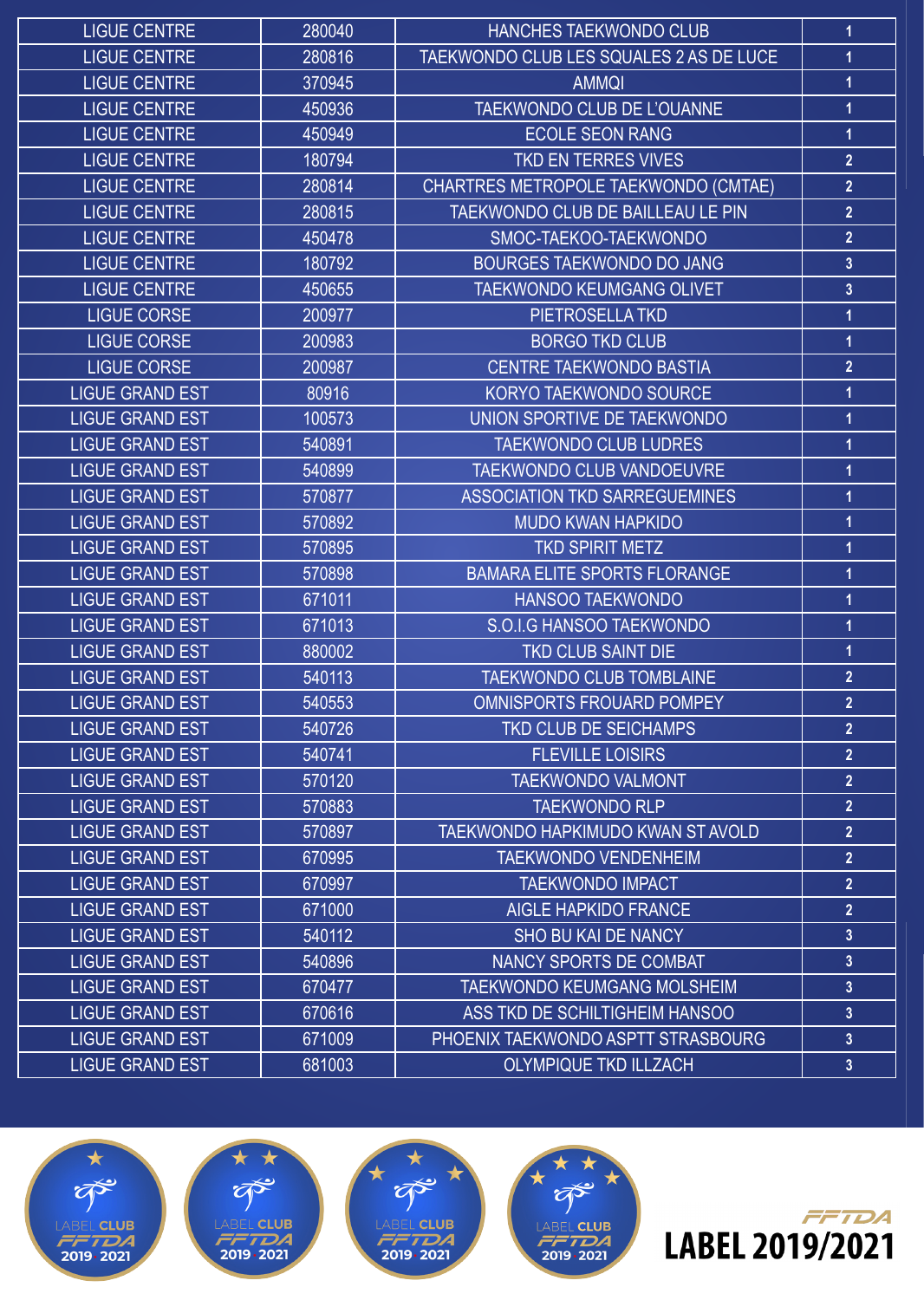| <b>LIGUE HAUTS DE FRANCE</b> | 590921 | CHUN DEL CHIN HA                                  | 1                       |
|------------------------------|--------|---------------------------------------------------|-------------------------|
| <b>LIGUE HAUTS DE FRANCE</b> | 590937 | <b>TAEKWONDO MERVILLE</b>                         | 1                       |
| <b>LIGUE HAUTS DE FRANCE</b> | 590943 | <b>ECOLE THANH LONG</b>                           | 1                       |
| <b>LIGUE HAUTS DE FRANCE</b> | 800398 | <b>AILLY SUR NOYE TAEKWONDO</b>                   | 1                       |
| <b>LIGUE HAUTS DE FRANCE</b> | 20829  | <b>TAEKWONDO CLUB DE LAON</b>                     | $\overline{2}$          |
| <b>LIGUE HAUTS DE FRANCE</b> | 590122 | <b>TAEKWONDO CLUB VILLENEUVOIS</b>                | $\overline{2}$          |
| <b>LIGUE HAUTS DE FRANCE</b> | 590402 | <b>TAEKWONDO HAPKIDO ROUBAIX</b>                  | $\overline{2}$          |
| <b>LIGUE HAUTS DE FRANCE</b> | 590666 | <b>ORCHIES TAEKWONDO</b>                          | $\overline{2}$          |
| <b>LIGUE HAUTS DE FRANCE</b> | 590941 | <b>TKD FIGHT (S)</b>                              | $\overline{2}$          |
| <b>LIGUE HAUTS DE FRANCE</b> | 590942 | <b>TEAM SILLA TAEKWONDO</b>                       | $\overline{2}$          |
| <b>LIGUE HAUTS DE FRANCE</b> | 600995 | <b>ANGAD TKD ACADEMIE</b>                         | $\overline{2}$          |
| <b>LIGUE HAUTS DE FRANCE</b> | 590124 | <b>LANE XANG</b>                                  | $\overline{3}$          |
| <b>LIGUE HAUTS DE FRANCE</b> | 590126 | <b>ECOLE TKD DE NEUVILLE EN FERRAIN</b>           | $\mathbf{3}$            |
| <b>LIGUE HAUTS DE FRANCE</b> | 590127 | ECOLE DE TAEKWONDO DE LINSELLES                   | $\overline{3}$          |
| <b>LIGUE HAUTS DE FRANCE</b> | 590540 | <b>KAPHWAN TAEKWONDO CLUB</b>                     | $\overline{\mathbf{3}}$ |
| <b>LIGUE HAUTS DE FRANCE</b> | 590708 | <b>CLUB TOURQUENNOIS A. MARTIAUX</b>              | $\mathbf{3}$            |
| <b>LIGUE HAUTS DE FRANCE</b> | 590913 | <b>LAMBERSART TAEKWONDO CLUB</b>                  | $\mathbf{3}$            |
| <b>LIGUE HAUTS DE FRANCE</b> | 590930 | <b>ECOLE DE TKD MONSOISE</b>                      | 4                       |
| <b>LIGUE ILE DE FRANCE</b>   | 750191 | <b>INSTITUT DE TAEKWONDO</b>                      |                         |
| <b>LIGUE ILE DE FRANCE</b>   | 751018 | CERCLE DE TAEKWONDO DES ARCHERS PARIS             |                         |
| <b>LIGUE ILE DE FRANCE</b>   | 770993 | <b>CSA CNSD</b>                                   |                         |
| <b>LIGUE ILE DE FRANCE</b>   | 771010 | <b>TKD TRADITIONNEL COREEN</b>                    | 1                       |
| <b>LIGUE ILE DE FRANCE</b>   | 771021 | <b>BOIS LE ROI TAEKWONDO HAPKIDO</b>              | 1                       |
| <b>LIGUE ILE DE FRANCE</b>   | 780225 | <b>TKD CLUB DE THOIRY</b>                         | 1                       |
| <b>LIGUE ILE DE FRANCE</b>   | 780226 | <b>TAEKWONDO VAL DE SEINE</b>                     |                         |
| <b>LIGUE ILE DE FRANCE</b>   | 780861 | CLUB ATHLETIQ DE MANTES-LA-VILLE                  |                         |
| LIGUE ILE DE FRANCE          | 780933 | TKD 78 MONTIGNY LE BRETONNEUX                     |                         |
| LIGUE ILE DE FRANCE          | 910275 | ASS MILLIACOISE DE TAEKWONDO                      | 1                       |
| LIGUE ILE DE FRANCE          | 911000 | <b>LISSES TAEKWONDO</b>                           | 1                       |
| <b>LIGUE ILE DE FRANCE</b>   | 911016 | <b>HWARANG EVRY TAEKWONDO</b>                     |                         |
| <b>LIGUE ILE DE FRANCE</b>   | 911017 | <b>CROSNE TAEKWONDO CLUB</b>                      | 1                       |
| LIGUE ILE DE FRANCE          | 940973 | <b>CLUB ETOILE TKD VILENEUVE LE ROI</b>           |                         |
| <b>LIGUE ILE DE FRANCE</b>   | 941008 | <b>ACADEMIE SPORTING CLUB MONTEREAU TAEKWONDO</b> | 1                       |
| LIGUE ILE DE FRANCE          | 950778 | <b>TAEKWON MUDO BEZONS</b>                        | 1                       |
| LIGUE ILE DE FRANCE          | 950981 | THE HEIRS OF TAEKWONDO                            | 1                       |
| <b>LIGUE ILE DE FRANCE</b>   | 750383 | S.A.C.A.M.P                                       | $\overline{2}$          |



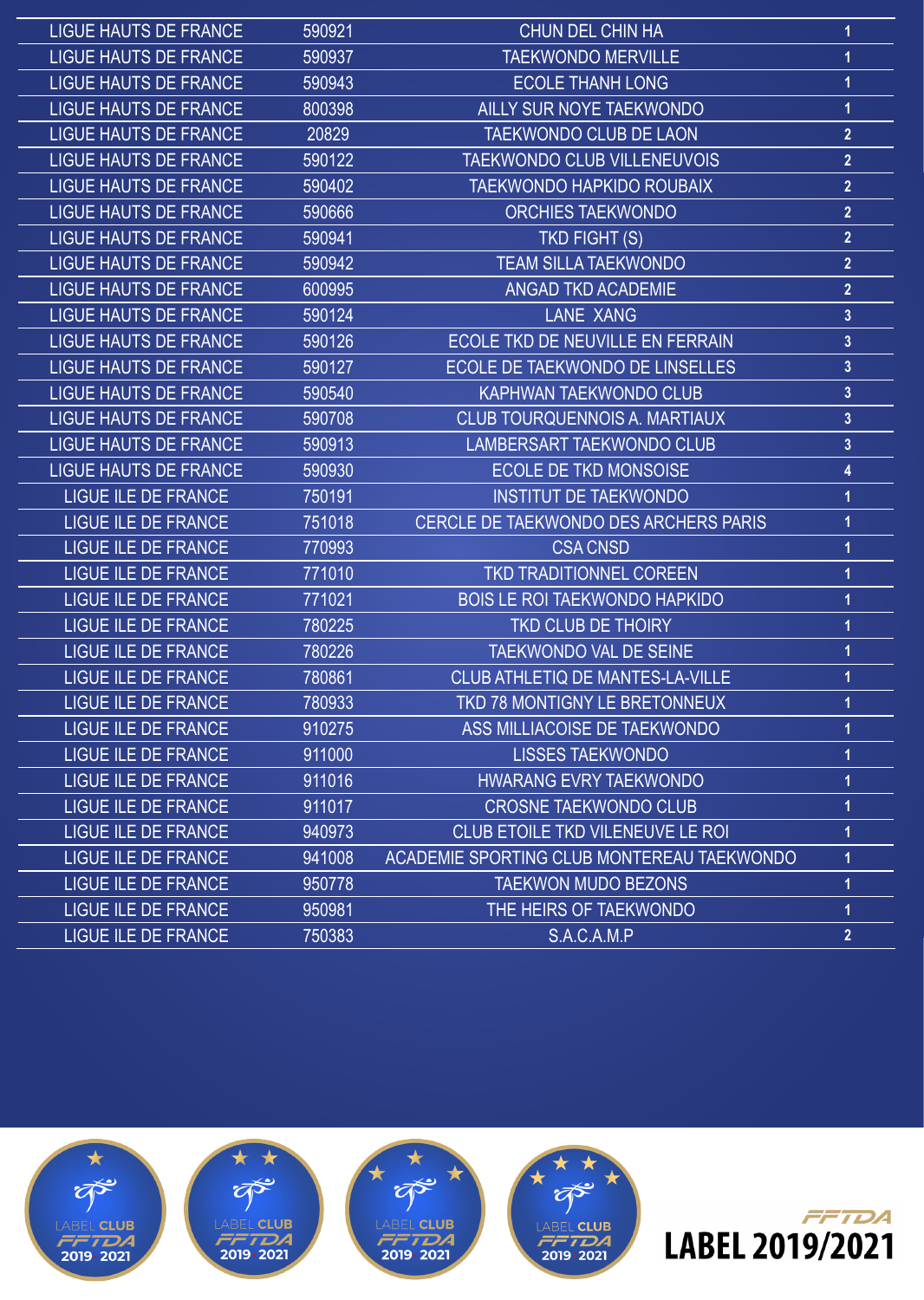| <b>LIGUE ILE DE FRANCE</b> | 750725 | ATKDP 15                                       | 2 <sup>1</sup>          |
|----------------------------|--------|------------------------------------------------|-------------------------|
| <b>LIGUE ILE DE FRANCE</b> | 751005 | <b>TKD CLUB FENG LIN HUO SHAN</b>              | $\overline{2}$          |
| <b>LIGUE ILE DE FRANCE</b> | 751011 | PARIS TAEKWONDO ELITE                          | $\overline{2}$          |
| <b>LIGUE ILE DE FRANCE</b> | 751024 | <b>HANOK TAEKWONDO PARIS</b>                   | $\overline{2}$          |
| <b>LIGUE ILE DE FRANCE</b> | 770518 | <b>ESD TAEKWONDO</b>                           | $\overline{2}$          |
| LIGUE ILE DE FRANCE        | 770994 | <b>TKD OLYMPIQUE PROVINOIS</b>                 | $\overline{2}$          |
| <b>LIGUE ILE DE FRANCE</b> | 771008 | SAVIGNY LE TEMPLE TKD 77-STKD77                | $\overline{2}$          |
| <b>LIGUE ILE DE FRANCE</b> | 771011 | <b>TRADITIONNEL TKD COREEN</b>                 | $\overline{2}$          |
| <b>LIGUE ILE DE FRANCE</b> | 771014 | HWARANG DOJ. NANTEUIL LES MEAUX                | $\overline{2}$          |
| <b>LIGUE ILE DE FRANCE</b> | 780222 | RAMBOUILLET SPORT TAEKWONDO                    | $\overline{2}$          |
| <b>LIGUE ILE DE FRANCE</b> | 910255 | <b>TAEKWONDO OC GIF</b>                        | $\overline{2}$          |
| <b>LIGUE ILE DE FRANCE</b> | 910261 | <b>USRO TAEKWONDO</b>                          | $\overline{2}$          |
| <b>LIGUE ILE DE FRANCE</b> | 910279 | ASS ST GERMINOISE DE TAE KWON DO               | $\overline{2}$          |
| <b>LIGUE ILE DE FRANCE</b> | 910282 | SAINT MICHEL SPORT TAEKWONDO                   | $\overline{2}$          |
| <b>LIGUE ILE DE FRANCE</b> | 910360 | ASS. VILLABEENNE DE TKD                        | $\overline{2}$          |
| <b>LIGUE ILE DE FRANCE</b> | 910602 | TKD DOJANG DE MORIGNY CHAMPIGNY                | $\overline{2}$          |
| <b>LIGUE ILE DE FRANCE</b> | 910723 | <b>ASSOCIATION TAEK'HAP#2</b>                  | $\overline{2}$          |
| <b>LIGUE ILE DE FRANCE</b> | 910991 | DOKWAN SAVIGNY TAEKWONDO CLUB                  | $\overline{2}$          |
| <b>LIGUE ILE DE FRANCE</b> | 911006 | <b>TAEKWONDO BOUTERVILLERS</b>                 | $\overline{2}$          |
| <b>LIGUE ILE DE FRANCE</b> | 920287 | A.T.K.D. MONTROUGE                             | $\overline{2}$          |
| LIGUE ILE DE FRANCE        | 920891 | <b>ESN MUGUNGHWATIGERS</b>                     | $\overline{2}$          |
| <b>LIGUE ILE DE FRANCE</b> | 930637 | <b>U.S.M.G. SECTION TAEKWONDO</b>              | $\overline{2}$          |
| <b>LIGUE ILE DE FRANCE</b> | 930966 | <b>ACTIVITES SPORTIVES TAEKWONDO</b>           | $\overline{2}$          |
| <b>LIGUE ILE DE FRANCE</b> | 930979 | EPPG-EDUCATION PHYSIQUE POPULAIRE GERVAISIENNE | $\overline{2}$          |
| <b>LIGUE ILE DE FRANCE</b> | 940307 | <b>US FONTENAY TAEKWONDO</b>                   | $\overline{2}$          |
| <b>LIGUE ILE DE FRANCE</b> | 940308 | <b>TKD MAISONS ALFORT</b>                      | $\overline{2}$          |
| LIGUE ILE DE FRANCE        | 940548 | <b>TAEKWONDO CLUB DE CHOISY LE ROI</b>         | $\overline{\mathbf{z}}$ |
| LIGUE ILE DE FRANCE        | 940615 | ARC EN CIEL D'ORLY DOM TOM                     | 2 <sup>2</sup>          |
| LIGUE ILE DE FRANCE        | 940983 | <b>CLUB BUDOKAN THIAIS</b>                     | $\overline{2}$          |
| <b>LIGUE ILE DE FRANCE</b> | 940989 | TKD CLUB DE LIMEIL BREVANNES                   | $\overline{2}$          |
| <b>LIGUE ILE DE FRANCE</b> | 940993 | TAEKWONDO TEAM VILLENEUVE SAINT GEORGES        | $\overline{2}$          |
| <b>LIGUE ILE DE FRANCE</b> | 941005 | <b>ELAN DE CHEVILLY LARUE</b>                  | $\overline{2}$          |
| <b>LIGUE ILE DE FRANCE</b> | 950936 | <b>MUDO CLUB D'ARGENTEUIL</b>                  | $\overline{2}$          |
| <b>LIGUE ILE DE FRANCE</b> | 950983 | PONTOISE JUDO                                  | $\overline{2}$          |
| LIGUE ILE DE FRANCE        | 950987 | <b>TKD 95 HERBLAY</b>                          | $\overline{2}$          |
| <b>LIGUE ILE DE FRANCE</b> | 750192 | ASS TKD TRADITIONNEL SOURCE                    | $\overline{3}$          |
| <b>LIGUE ILE DE FRANCE</b> | 750610 | <b>DOJANG CLUB TAEKWONDO</b>                   | $\mathbf{3}$            |
| <b>LIGUE ILE DE FRANCE</b> | 770998 | <b>INSTITUT TAEKWONDO 77</b>                   | $\overline{3}$          |
| <b>LIGUE ILE DE FRANCE</b> | 770999 | KHONE TKD VAL D EUROPE                         | $\overline{3}$          |
| <b>LIGUE ILE DE FRANCE</b> | 771016 | <b>GRAND PARIS SUD SEINE ESSONE</b>            | $\overline{3}$          |
|                            |        | SENART TAEKWONDO HAPKIDO                       |                         |
| LIGUE ILE DE FRANCE        | 780219 | <b>ACTION TAEKWONDO VERSAILLES</b>             | $\mathbf{3}$            |









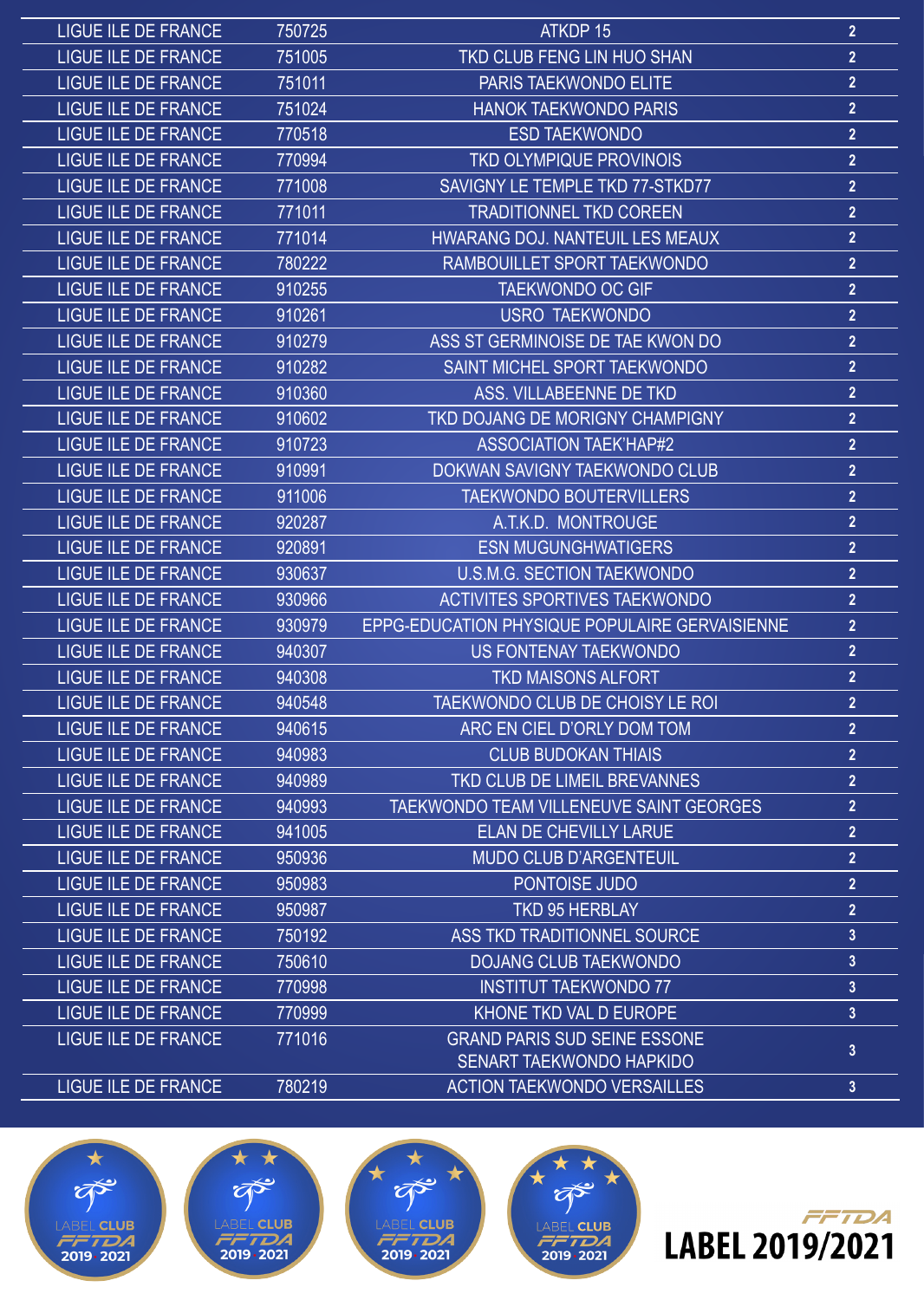| LIGUE ILE DE FRANCE         | 780223 | <b>TAEKWONDO CLUB DE VELIZY</b>                 | $\mathbf{3}$            |
|-----------------------------|--------|-------------------------------------------------|-------------------------|
| <b>LIGUE ILE DE FRANCE</b>  | 780810 | <b>TAEKWONDO POISSY</b>                         | $\mathbf{3}$            |
| <b>LIGUE ILE DE FRANCE</b>  | 780996 | ECOLE DE TAEKWONDO SARTROUVILLE                 | $\overline{3}$          |
| <b>LIGUE ILE DE FRANCE</b>  | 781018 | <b>ECOLE TAEKWONDO TRAPPES</b>                  | $\mathbf{3}$            |
| <b>LIGUE ILE DE FRANCE</b>  | 910257 | <b>CLUB DE TKD DU HUREPOIX</b>                  | 3                       |
| LIGUE ILE DE FRANCE         | 910262 | TAEKWONDO CLUB BRIIS S/S FORGES                 | $\mathbf{3}$            |
| LIGUE ILE DE FRANCE         | 910271 | <b>M.T.K.D MENNECY</b>                          | $\overline{3}$          |
| LIGUE ILE DE FRANCE         | 910627 | <b>TAEKWONDO YERROIS</b>                        | 3                       |
| LIGUE ILE DE FRANCE         | 911005 | <b>ANIMATION GRIGNY 2 TKD</b>                   | $\mathbf{3}$            |
| LIGUE ILE DE FRANCE         | 920409 | TAEKWONDO CLUB ASNIERES ELITE                   | $\mathbf{3}$            |
| LIGUE ILE DE FRANCE         | 920889 | <b>C.O.M.B BAGNEUX TKD</b>                      | $\mathbf{3}$            |
| LIGUE ILE DE FRANCE         | 930293 | FANS 93 TAEKWONDO NOISY LE GRAND                | $\overline{3}$          |
| LIGUE ILE DE FRANCE         | 930645 | <b>MOVING CITY</b>                              | 3                       |
| LIGUE ILE DE FRANCE         | 930904 | <b>ASTR LE LOI</b>                              | $\overline{3}$          |
| <b>LIGUE ILE DE FRANCE</b>  | 940955 | <b>COSMA SECTION TKD</b>                        | 3                       |
| LIGUE ILE DE FRANCE         | 940960 | <b>VAN THUYNE TKD</b>                           | $\mathbf{3}$            |
| <b>LIGUE ILE DE FRANCE</b>  | 950985 | <b>TAEKWONDO VINCENNES</b>                      | $\overline{3}$          |
| LIGUE ILE DE FRANCE         | 930294 | <b>CKF BONDY</b>                                | 3                       |
| LIGUE ILE DE FRANCE         | 770502 | UNION SPORTIVE MUNI. VILLEPARISIS               | 4                       |
| LIGUE ILE DE FRANCE         | 910263 | <b>ESM TAEKWONDO</b>                            | 4                       |
| LIGUE ILE DE FRANCE         | 920286 | LES AMIS DU TAEKWONDO D'ANTONY                  | 4                       |
| LIGUE ILE DE FRANCE         | 920289 | ACAD CLICHOISE DE TAEKWONDO                     | 4                       |
| LIGUE ILE DE FRANCE         | 920635 | ASS CLAMARTOISE DE TAEKWONDO                    | 4                       |
| LIGUE ILE DE FRANCE         | 940605 | ACADEMIE SPORTING CLUB CHAMPIGNY                | 4                       |
| LIGUE ILE DE FRANCE         | 950599 | <b>TAEKWONDO ELITE CERGY</b>                    | 4                       |
| <b>LIGUE MONACO</b>         | 98008  | ASS SPORTIVE MONACO                             | 4                       |
| <b>LIGUE NLLE AQUITAINE</b> | 330990 | <b>CHALLENGER BOULIAC</b>                       | 1                       |
| <b>LIGUE NLLE AQUITAINE</b> | 330995 | <b>MEDOC TAEKWONDO TEAM</b>                     |                         |
| <b>LIGUE NLLE AQUITAINE</b> | 400802 | <b>HWARANG ADOUR CLUB</b>                       | 1                       |
| <b>LIGUE NLLE AQUITAINE</b> | 170902 | TKD CLUB DE LA PLAINE D AUNIS                   | 1                       |
| LIGUE NLLE AQUITAINE        | 640142 | ASS SPORTIVE MUNICIPALE DE PAU                  | $\overline{2}$          |
| <b>LIGUE NLLE AQUITAINE</b> | 870785 | <b>IMPACT TKD RILHAC RANCON</b>                 | $\overline{2}$          |
| <b>LIGUE NLLE AQUITAINE</b> | 170904 | TAEKWONDO FIGHT ROYAN                           | $\overline{2}$          |
| <b>LIGUE NLLE AQUITAINE</b> | 790894 | TAEKWONDO CHAURAY LE LOTUS                      | $\overline{2}$          |
| <b>LIGUE NLLE AQUITAINE</b> | 790938 | <b>TKD MAUZEEN</b>                              | $\overline{2}$          |
| <b>LIGUE NLLE AQUITAINE</b> | 400800 | TAEKWONDO ASSOCIATION ME KIM (TAMK)             | $\overline{2}$          |
| <b>LIGUE NLLE AQUITAINE</b> | 331001 | YODANJA TAEKWONDO CLUB                          | $\overline{2}$          |
| <b>LIGUE NLLE AQUITAINE</b> | 470609 | LO VENT TKD CLUB VILLENEUVOIS                   | 3                       |
| <b>LIGUE NLLE AQUITAINE</b> | 470978 | OLYMPIC DOJANG LAYRAC                           | $\overline{3}$          |
| <b>LIGUE NLLE AQUITAINE</b> | 640796 | <b>CLUB ATLANTIQUE TAEKWONDO</b>                | $\mathbf{3}$            |
| <b>LIGUE NLLE AQUITAINE</b> | 160880 | CAT S                                           | 3                       |
| <b>LIGUE NLLE AQUITAINE</b> | 170455 | <b>TAEKWONDO CLUB ROCHELAIS BAPTISTA DOJANG</b> | $\overline{\mathbf{3}}$ |
| <b>LIGUE NLLE AQUITAINE</b> | 790235 | TAEKWONDO CLUB BRESSUIRE                        | $\mathbf{3}$            |
| <b>LIGUE NLLE AQUITAINE</b> | 790896 | <b>TAEKWONDO CLUB NIORTAIS</b>                  | $\mathbf{3}$            |
| LIGUE NLLE AQUITAINE        | 860809 | <b>GWAN YONG TAEKWONDO CLUB</b>                 | $\mathbf{3}$            |









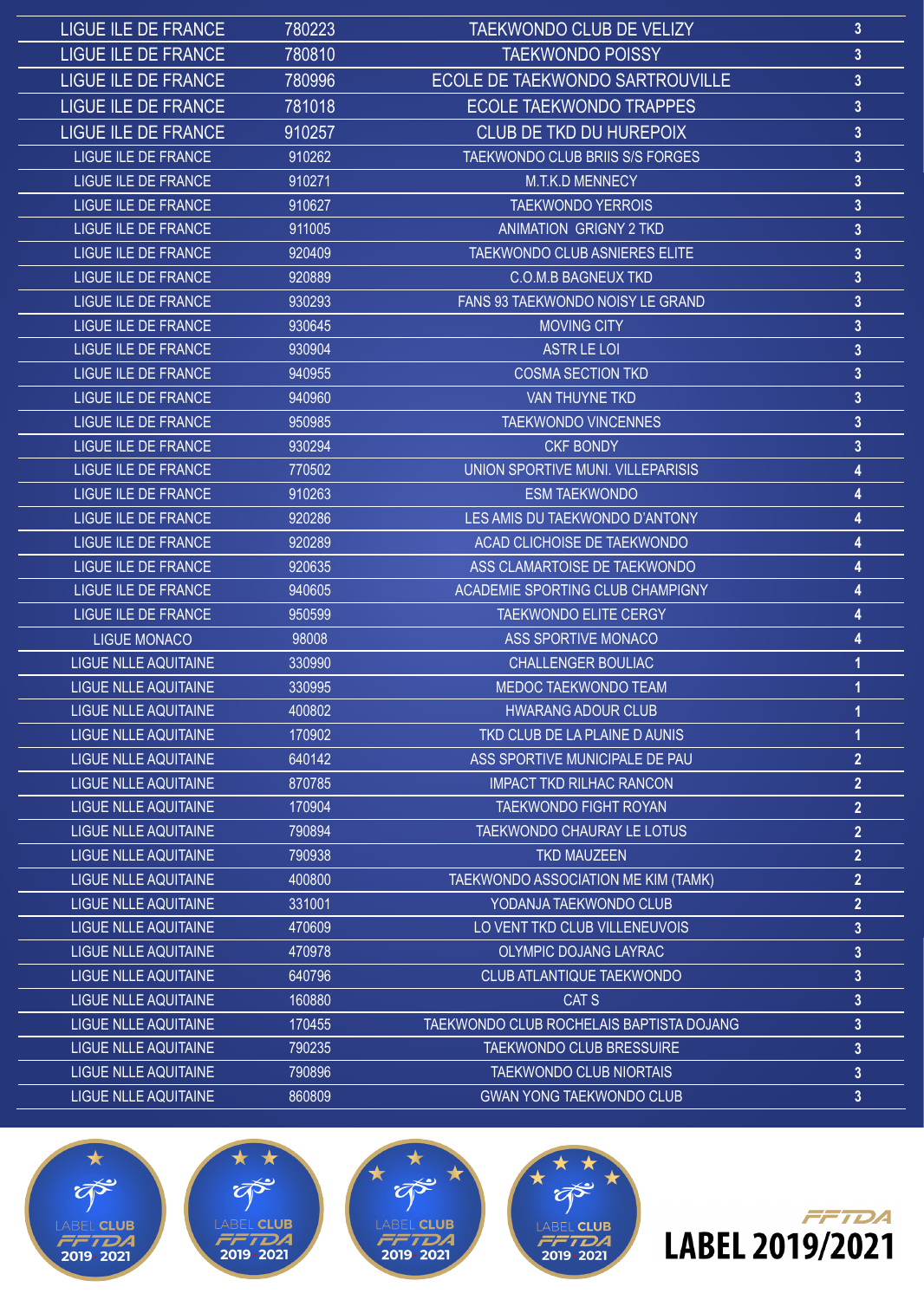| 790234<br><b>SOJJOK KWAN</b><br><b>LIGUE NLLE AQUITAINE</b>               | 4              |
|---------------------------------------------------------------------------|----------------|
| <b>LIGUE NLLE AQUITAINE</b><br>860604<br><b>TAEKWONDO VAL VERT</b>        | 4              |
| <b>LIGUE NORMANDIE</b><br>270039<br>TKD CLUB DU VIEIL EVREUX              |                |
| ASS SPORT. CULT. DE BONSECOURS<br><b>LIGUE NORMANDIE</b><br>760870        | 1              |
| TAEKWONDO CLUB BAYEUX<br><b>LIGUE NORMANDIE</b><br>140859                 | $\overline{2}$ |
| LES ANDELYS TAEKWONDO ACADEMY<br><b>LIGUE NORMANDIE</b><br>270841         | $\overline{2}$ |
| TKD CLUB DE VILLERS-ECALLES<br><b>LIGUE NORMANDIE</b><br>760209           | $\overline{2}$ |
| <b>TAEKWONDO JUMIEGES</b><br><b>LIGUE NORMANDIE</b><br>760912             | $\overline{2}$ |
| <b>ASSOCIATION HORANGI KWAN</b><br><b>LIGUE NORMANDIE</b><br>760914       | $\overline{2}$ |
| <b>LIGUE NORMANDIE</b><br>270834<br>TAEKWONDO CLUB SEBAMORSENTIN          | $\mathbf{3}$   |
| <b>LIGUE NORMANDIE</b><br><b>TAEKWONDO ELITE 76</b><br>760907             | $\overline{3}$ |
| ASS CAEN TAEKWONDO ACADEMIE<br><b>LIGUE NORMANDIE</b><br>140697           | 4              |
| ROUEN TAE KWON DO ACADEMY<br><b>LIGUE NORMANDIE</b><br>760207             | 4              |
| LIGUE NOUVELLE CALEDONIE<br>KWON BONG SIK MONT DORE<br>980335             |                |
| ASS TKD DO MAIN HO LEZIGNAN<br><b>LIGUE OCCITANIE</b><br>110742           |                |
| <b>TAEKWONDO LES ANGLES</b><br><b>LIGUE OCCITANIE</b><br>300990           |                |
| <b>LIGUE OCCITANIE</b><br>ASS TAEKWONDO MAIN HO PEZENAS<br>340499         |                |
| DO CONTACT ST JEAN DE VEDAS TKD<br><b>LIGUE OCCITANIE</b><br>341004       |                |
| <b>TKD FIGHTING-CLUB</b><br><b>LIGUE OCCITANIE</b><br>341007              |                |
| <b>LIGUE OCCITANIE</b><br>341015<br><b>TKD FIGHTING FRONTIGNAN</b>        |                |
| <b>TKD FIGHTING SETE</b><br><b>LIGUE OCCITANIE</b><br>341016              |                |
| <b>LIGUE OCCITANIE</b><br>460644<br><b>HWARANG T.K.D</b>                  |                |
| <b>LIGUE OCCITANIE</b><br><b>TAEKWONDO HAPKIDO TARBES</b><br>650840       |                |
| <b>LIGUE OCCITANIE</b><br>660914<br>PHOENIX DOJANG                        |                |
| <b>LIGUE OCCITANIE</b><br>660916<br>TKD ALTITUDE CERDAGNE CAPCIR          |                |
| <b>LIGUE OCCITANIE</b><br><b>TRADITIONNEL TKD HAPKIDO ASS.</b><br>660919  | 1              |
| <b>LIGUE OCCITANIE</b><br>ASSOCIATION SPORTIVE TAEKWONDO KORYO<br>120555  | $\overline{2}$ |
| <b>LIGUE OCCITANIE</b><br>300491<br><b>TAEKWONDO SPORT VILLAGES</b>       | $\overline{2}$ |
| <b>LIGUE OCCITANIE</b><br>300984<br>ACADEMIE CEVENOLE DE TAEKWONDO        | $\overline{2}$ |
| <b>LIGUE OCCITANIE</b><br>ASS. SPORTIVE DE TAE KWON DO<br>310061          | $\overline{2}$ |
| <b>LIGUE OCCITANIE</b><br>ARTS MART.OSA KOO DO<br>310982                  | $\overline{2}$ |
| <b>LIGUE OCCITANIE</b><br>310997<br>TKD CLUB FONTENILLES                  | $\overline{2}$ |
| TAEKWONDO CLUB ST GELY FESC<br><b>LIGUE OCCITANIE</b><br>340077           | $\overline{2}$ |
| <b>ÉC.FRANÇAISE TAEKWONDO SETE</b><br><b>LIGUE OCCITANIE</b><br>340642    | $\overline{2}$ |
| <b>LIGUE OCCITANIE</b><br>340991<br>A.S.TKD AGDE                          | $\overline{2}$ |
| <b>LIGUE OCCITANIE</b><br><b>GENERATION TAEKWONDO</b><br>341012           | $\overline{2}$ |
| <b>LIGUE OCCITANIE</b><br><b>TKD FIGHTING GIGEAN</b><br>341014            | $\overline{2}$ |
| <b>TAEKWONDO MONTPELLIER HWARANG</b><br><b>LIGUE OCCITANIE</b><br>341022  | $\overline{2}$ |
| <b>LIGUE OCCITANIE</b><br>341024<br><b>AMC HERAULT</b>                    | $\overline{2}$ |
| <b>LIGUE OCCITANIE</b><br>300993<br>ACADEMIE TAEKWONDO ALES AGGLOMERATION | $\overline{3}$ |
| <b>LIGUE OCCITANIE</b><br>310051<br>TAEKWONDO VILLENEUVE TOLOSANE         | $\overline{3}$ |
| <b>LIGUE OCCITANIE</b><br>ACADEMIE DES ARTS MARTIAUX BRUGUIERES<br>310489 | $\mathbf{3}$   |
| <b>LIGUE OCCITANIE</b><br>310980<br><b>TAEKWONDO SHANDONG</b>             | $\overline{3}$ |
| <b>LIGUE OCCITANIE</b><br>310991<br>TOURNEFEUILLE TKD CLUB                | $\mathbf{3}$   |
| <b>LIGUE OCCITANIE</b><br><b>ESPRIT TAEKWONDO</b><br>310998               | $\mathbf{3}$   |